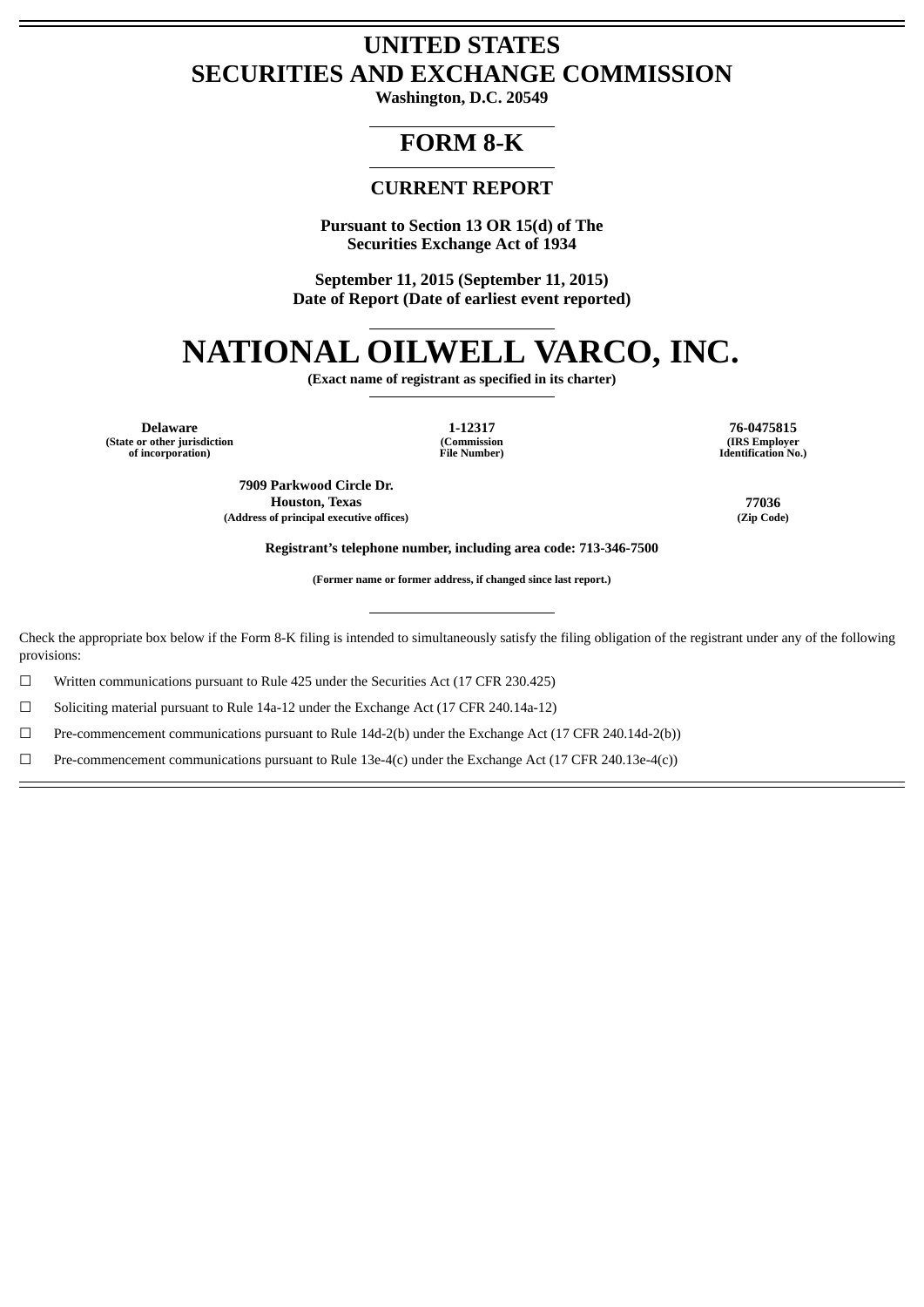#### Item 5.02 Departure of Directors or Certain Officers; Election of Directors; Appointment of Certain Officers; Compensatory Arrangements of **Certain Officers.**

On September 11, 2015, the Board of Directors of National Oilwell Varco, Inc. (the "Company") accepted the resignation of Mr. Jeffery A. Smisek from the Company's Board of Directors. On September 9, 2015, Mr. Smisek submitted his letter of resignation to the Nominating/Corporate Governance Committee in accordance with the Company's published Corporate Governance Guidelines, which require each Director to submit to the Nominating/Corporate Governance Committee for its consideration a letter of resignation upon resignation or retirement from, or termination of, the Director's principal current employment. The Company sincerely appreciates Mr. Smisek's contributions to the Board of Directors and would like to thank Mr. Smisek for his 17 years of leadership.